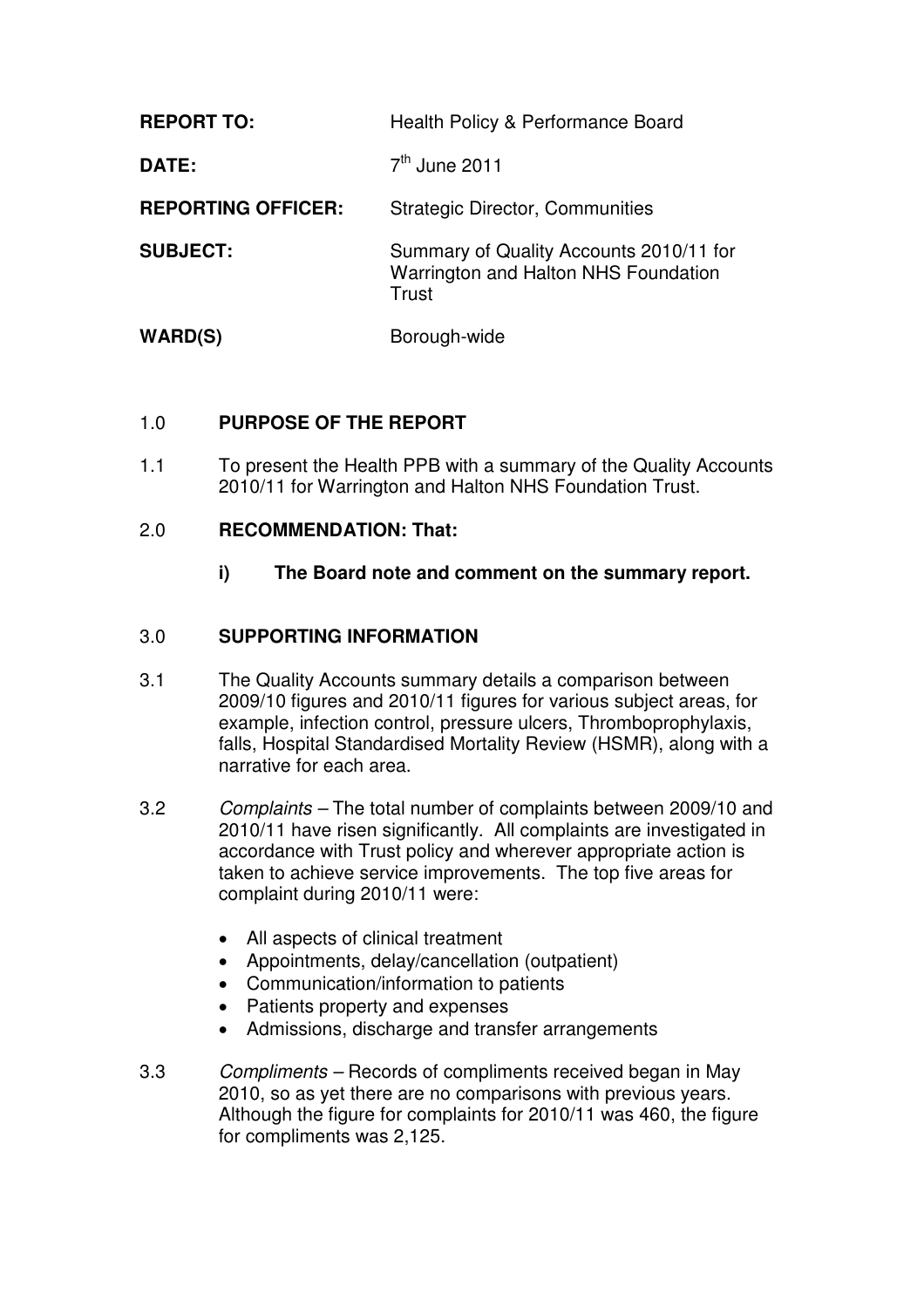- 3.4 National Impatient Survey 2010 This survey has demonstrated that the improvement work the Trust has implemented over the past year has had a significant effect on the patients' experience. Patients said:
	- They were treated with dignity and respect whilst in hospital (99% rated this as always or sometimes)
	- They felt the doctors and nurses worked well excellent together (97%)
	- They would rate the care they received as "good" to "excellent" (97%)

There are issues that the Trust needs to continue to improve upon, and these will be focussed on over the next 12 months. The issues include:

- Responding the patients when they have used their call bell
- Improved ways of communication with patients about their care
- Reducing the delay in the process of discharge from hospital.

# 4.0 **POLICY IMPLICATIONS**

4.1 None identified.

## 5.0 **OTHER/FINANCIAL IMPLICATIONS**

- 5.1 None identified.
- 6.0 **IMPLICATIONS FOR THE COUNCIL'S PRIORITIES**
- 6.1 **Children & Young People in Halton**

None identified.

# 6.2 **Employment, Learning & Skills in Halton**

None identified.

### 6.3 **A Healthy Halton**

The Quality Accounts summary demonstrates performance in various areas of health at Warrington and Halton NHS Foundation Trust to enable improvement in these areas to be measured, therefore improving outcomes for people using the services.

### 6.4 **A Safer Halton**

None identified.

### 6.5 **Halton's Urban Renewal**